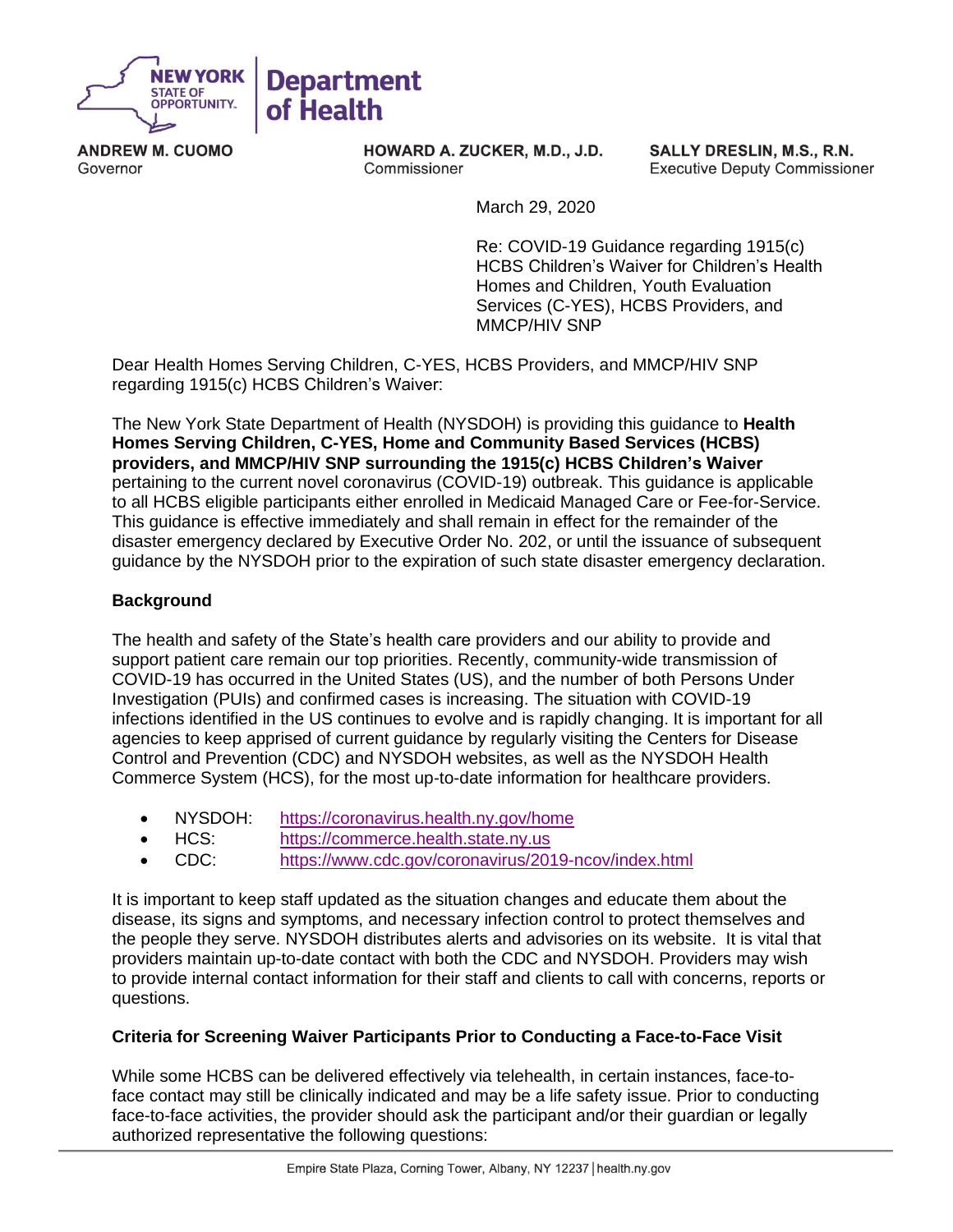- 1. Ask whether the participant has a fever, cough or shortness of breath;
- 2. Ask the participant: "Have you, or has someone with whom you have had close physical contact, traveled out of the United States within the last 14 days?";
- 3. (If yes) "To which countries did you/your contact, travel?" For updated information on affected countries visit: [https://www.cdc.gov/coronavirus/2019](https://www.cdc.gov/coronavirus/2019-ncov/travelers/index.html) [ncov/travelers/index.html;](https://www.cdc.gov/coronavirus/2019-ncov/travelers/index.html)
- 4. Ask the participant: "Within the last 14 days, have you had contact with any person(s) under investigation (PUI) for COVID-19 OR with any person(s) known to have COVID-19?"

 If the participant screens positive in response to any of these questions, the HCBS staff should ensure that the person has been referred to the appropriate health care provider. Coordinate next steps with the participant, their guardian or legally authorized representative, Service Coordinator and their public health/primary care provider.

 If the participant has an immediate need for services that must be delivered face-to-face, the HCBS provider should take appropriate measures to ensure service needs are met to safeguard the health, safety and welfare of the participant. HCBS provider staff should follow CDC guidance to make sure precautions are used when conducting face-to-face visits. [https://www.cdc.gov/coronavirus/2019-ncov/infection-control/control-recommendations.html.](https://www.cdc.gov/coronavirus/2019-ncov/infection-control/control-recommendations.html)

 If the participant does not screen positive in response to any of these questions, the face-to-face visit may proceed at the discretion of the provider and with the consent of the participant.

# **NYS' 1915(c) Home and Community Based Services (HCBS) Children's Waiver Requirements Adjusted and or Waived, Unless Medically Necessary**

## **Service Coordination:**

 If the waiver participant chooses not to have a face-to-face meeting, or its determined that a face-to-face meeting is not appropriate during this emergency, the Health Home or C-YES care manager should use telephonic or telehealth capabilities as outlined in the guidance issued for Health Homes Serving Children:

[https://health.ny.gov/health\\_care/medicaid/program/medicaid\\_health\\_homes/policy/docs/covid](https://health.ny.gov/health_care/medicaid/program/medicaid_health_homes/policy/docs/covid19_guidance_health_homes.pdf)  19 quidance health homes.pdf.

 If the care manager is using telephonic or telehealth capabilities in lieu of a face-to-face visit, the care manager should respond to all communication from the participant within 24 hours. All communications must be documented and noted in the participant's case record/file. With appropriate participant's consent, the care manager must be in contact with the HCBS family members, to ensure other supports are in place. providers and are also encouraged to contact other involved providers, informal supports, and

 All care managers are advised to update and revise, as necessary, Participant Waiver Contact lists, Crisis Plans, and complaint protocols when contacting the participant.

lists, Crisis Plans, and complaint protocols when contacting the participant.<br>Care managers must ensure that the participant's case records identify all proper documentation, inclusive of all waived regulations, policy, and or guidance, as well as if telephonic methods were utilized to meet HCBS requirements.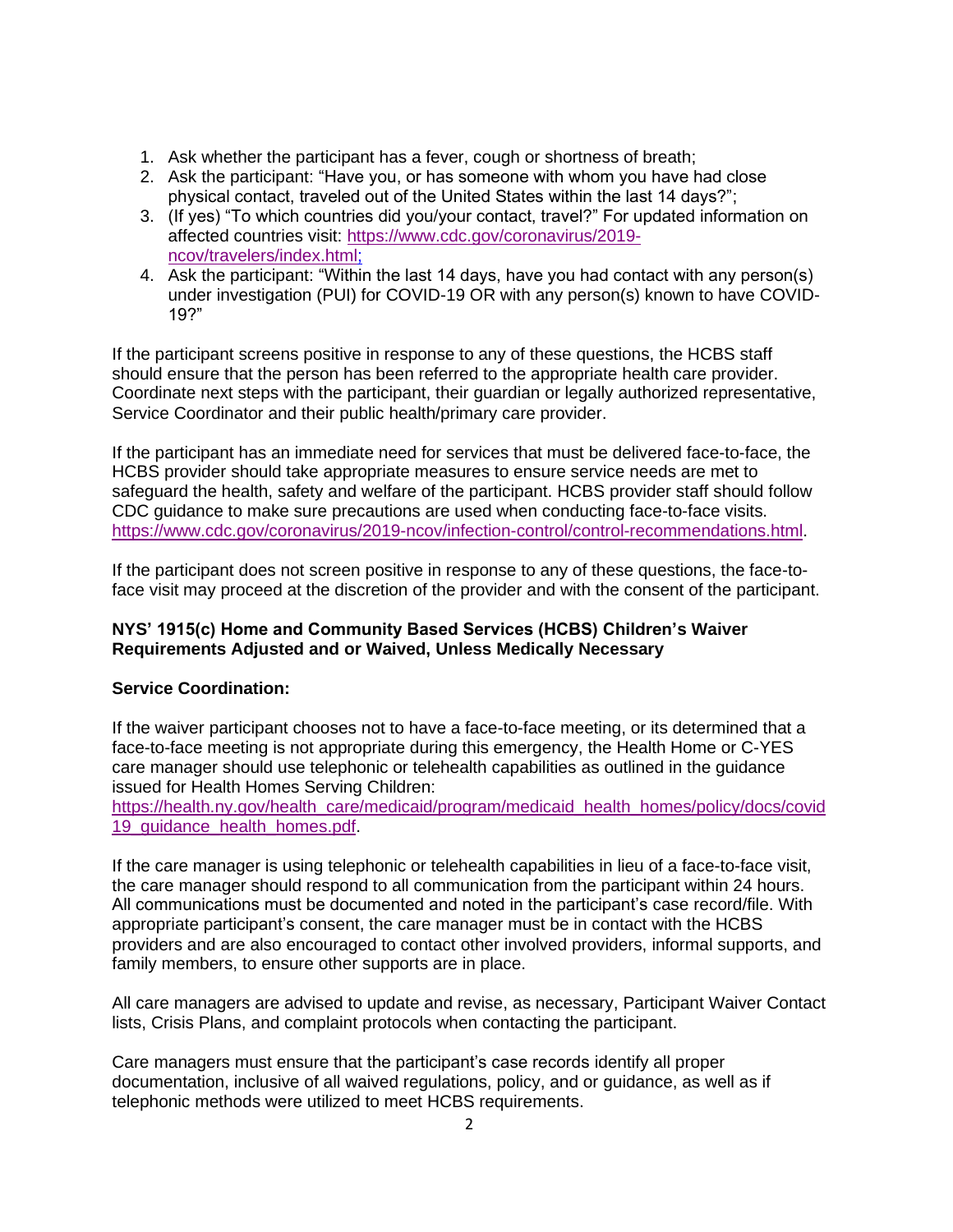### **HCBS/LOC Eligibility Determination:**

 Health Home and C-YES care managers will continue to conduct HCBS/LOC eligibility determinations and the completion of the HCBS/LOC tool within the Uniform Assessment System (UAS). However, effective immediately, the HCBS/LOC assessment may be conducted by telephone or permitted telehealth methods, as described in the applicable provisions of the Health Home Guidance:

[https://health.ny.gov/health\\_care/medicaid/program/medicaid\\_health\\_homes/policy/docs/covid](https://health.ny.gov/health_care/medicaid/program/medicaid_health_homes/policy/docs/covid19_guidance_health_homes.pdf)  [19\\_guidance\\_health\\_homes.pdf.](https://health.ny.gov/health_care/medicaid/program/medicaid_health_homes/policy/docs/covid19_guidance_health_homes.pdf)

 Pursuant to applicable state requirements, the Health Home and C-YES care managers must obtain the necessary information to complete the HCBS/LOC eligibility determination from the child/youth, family, involved providers and professionals, and referring entity (if applicable), and proper documentation, to accurately complete the HCBS/LOC.

1. *Initial HCBS/LOC Eligibility Determination:* 

 For children/youth newly referred for HCBS enrollment, the HHCM and C-YES evaluator must gather the required documentation for the completion of the appropriate Target Population of the HCBS/LOC Eligibility Determination.

 The HHCM and C-YES evaluator must ensure that they have gathered the necessary information by talking (by telephonic methods) with all involved providers, professionals, the child/youth (if age appropriate), the family, and the referring entity (as appropriate). Supporting documentation must be obtained to answer the UAS HCBS/LOC questions. However, the delay in documents being sent due to this emergency should not delay the completion of the HCBS/LOC tool. If providers and professionals share the information with the HHCM or C-YES evaluator telephonically with the intent of sending the documentation, the HHCM or C-YES evaluator does not need to wait to receive the documentation prior to completing the HCBS/LOC eligibility determination. HHCMs and C-YES evaluators must document the information, and how it was obtained, in the child's/youth's case record. The HHCM or C-YES evaluator must follow up within no more than 90 days to ensure the documentation is obtained for the case record.

 *Reminder:* Children/youth who may have a developmental disability condition need to also meet the Medically Fragile conditions. The HCBS/LOC Eligibility Determination should be conducted by the Health Home care manager and C-YES evaluator utilizing the Medically Fragile Target Population, whenever possible.

 For the Target Population of Developmentally Disabled in Foster Care, the OPWDD Level of Care Eligibility Determination (LCED) is required for initial HCBS eligibility. The HHCM or C-YES evaluator should continue to collect the required elements for the initial LCED and send to the OPWDD Children's Liaison for review for the HCBS/LOC Eligibility Determination, to be completed in the UAS as outlined in guidance: [https://www.health.ny.gov/health\\_care/medicaid/redesign/behavioral\\_health/children/do](https://www.health.ny.gov/health_care/medicaid/redesign/behavioral_health/children/docs/ddro_manual_for_childrens_waiver.pdf)  [cs/ddro\\_manual\\_for\\_childrens\\_waiver.pdf.](https://www.health.ny.gov/health_care/medicaid/redesign/behavioral_health/children/docs/ddro_manual_for_childrens_waiver.pdf)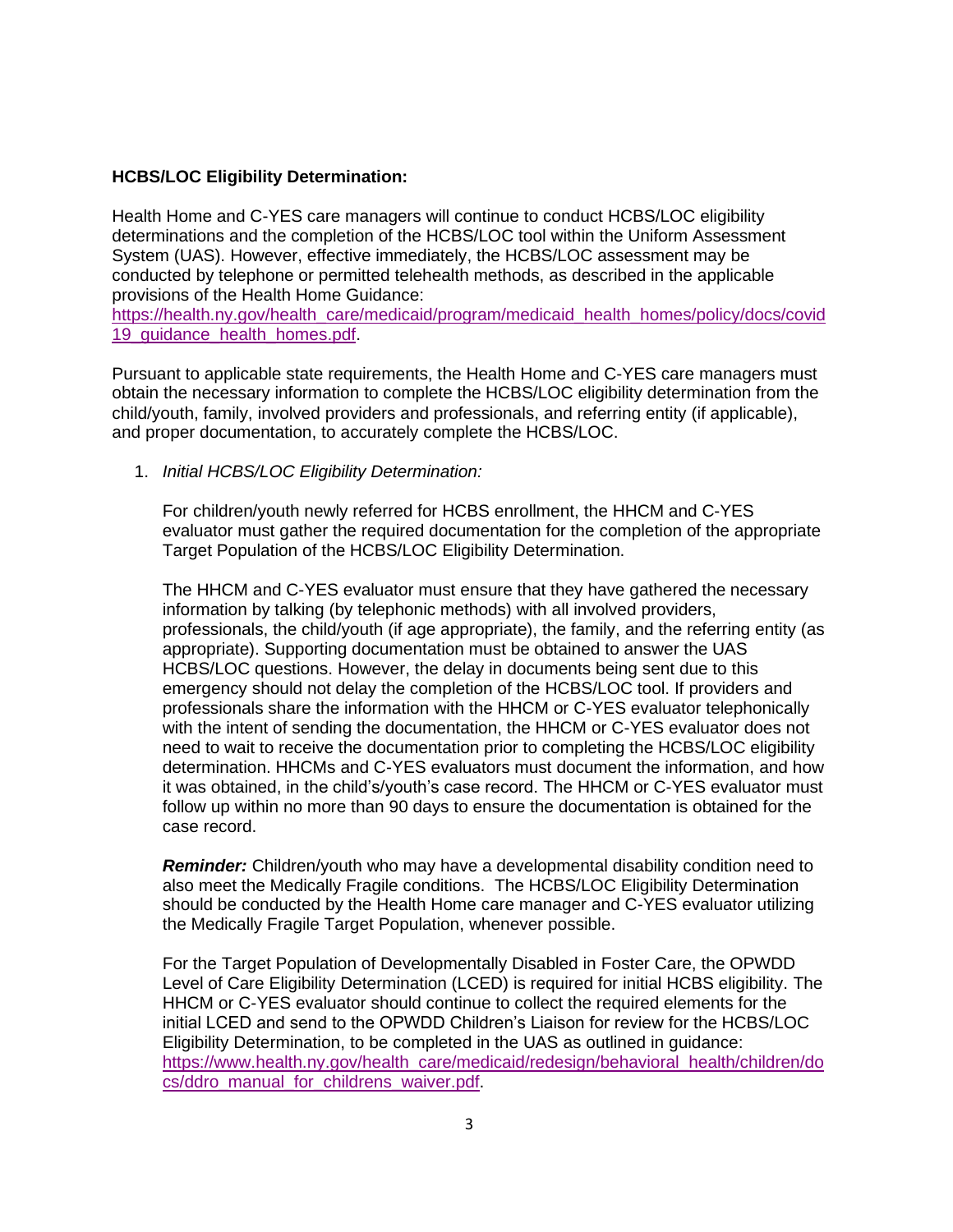#### *2. License Practitioner of the Healing Arts (LPHA) Attestation Form:*

- *a.* During the State of Emergency, for children/youth being discharged from a higher level of care, such as a hospital, residential treatment facility or center (RTF/RTC), State Hospital, or nursing home, the LPHA Attestation form is **not needed** for the initial HCBS/LOC eligibility determination. The HHCM or C-YES evaluator should collaborate with the higher level of care facility professionals to obtain the determination and to indicate, *"that the child/youth, in the absence of HCBS, is at*  necessary documentation and information to complete the HCBS/LOC eligibility *risk of institutionalization (i.e. hospitalization)".*
- *b.* During the State of Emergency, for children/youth referred for an HCBS/LOC eligibility determination by a Licensed Practitioner of the Healing Arts (as outlined on the HCBS LPHA form [https://www.health.ny.gov/forms/doh-5275.pdf\)](https://www.health.ny.gov/forms/doh-5275.pdf), the LPHA Attestation form is **not needed**. The HHCM or C-YES evaluator should collaborate with the Licensed Practitioner of the Healing Arts professional to obtain the determination and to indicate, *"that the child/youth, in the absence of HCBS, is at*  necessary documentation and information to complete the HCBS/LOC eligibility *risk of institutionalization (i.e. hospitalization)".*
- *c.* For all other children/youth referred for an HCBS/LOC eligibility determination, the LPHA form must be completed as required for those Target Populations that require it as part of the HCBS/LOC eligibility Risk Factors.
- *3. Completing the LPHA questions in the UAS when Waived (as noted above):*

 To be able to have a completed HCBS/LOC eligibility determination, the HCBS/LOC LPHA question in the UAS needs to be properly answered. The HHCM and C-YES will need to answer all Risk Factors, select the LPHA question: "*You have obtained a signed LPHA attestation form, DOH-5275*" and mark it "**yes**". When the use of the LPHA attestation form is waived in accordance with this guidance, the date entered in the UAS for receipt of the LPHA Attestation Form will be the date the HHCM or CYES staff is completing the HCBS/LOC assessment in the UAS.

4. *Annual Re-assessment HCBS/LOC Eligibility Determination:* 

 During the State of Emergency, the annual HCBS/LOC eligibility determination re- assessment requirement is suspended. Annual re-assessments that do not occur as a result of this suspension should be documented in the participant's case record/file. HHCM and C-YES evaluators must continue to monitor the participant's needs and their Plan of Care services to ensure appropriate continuation in the HCBS Children's waiver and should document all updates and reviews in the participant's case record/file. Should the HHCM or C-YES evaluator believe that enrollment in the Children's HCBS Waiver should be discontinued, that decision should be properly documented after discussion with the child/youth (if age appropriate), the family, HCBS providers, other involved professionals, and the Managed Care Plan (if enrolled). This suspension includes all Target Populations of Serious Emotional Disturbance (SED), Medically Fragile (MF), and Target Populations that are coordinated through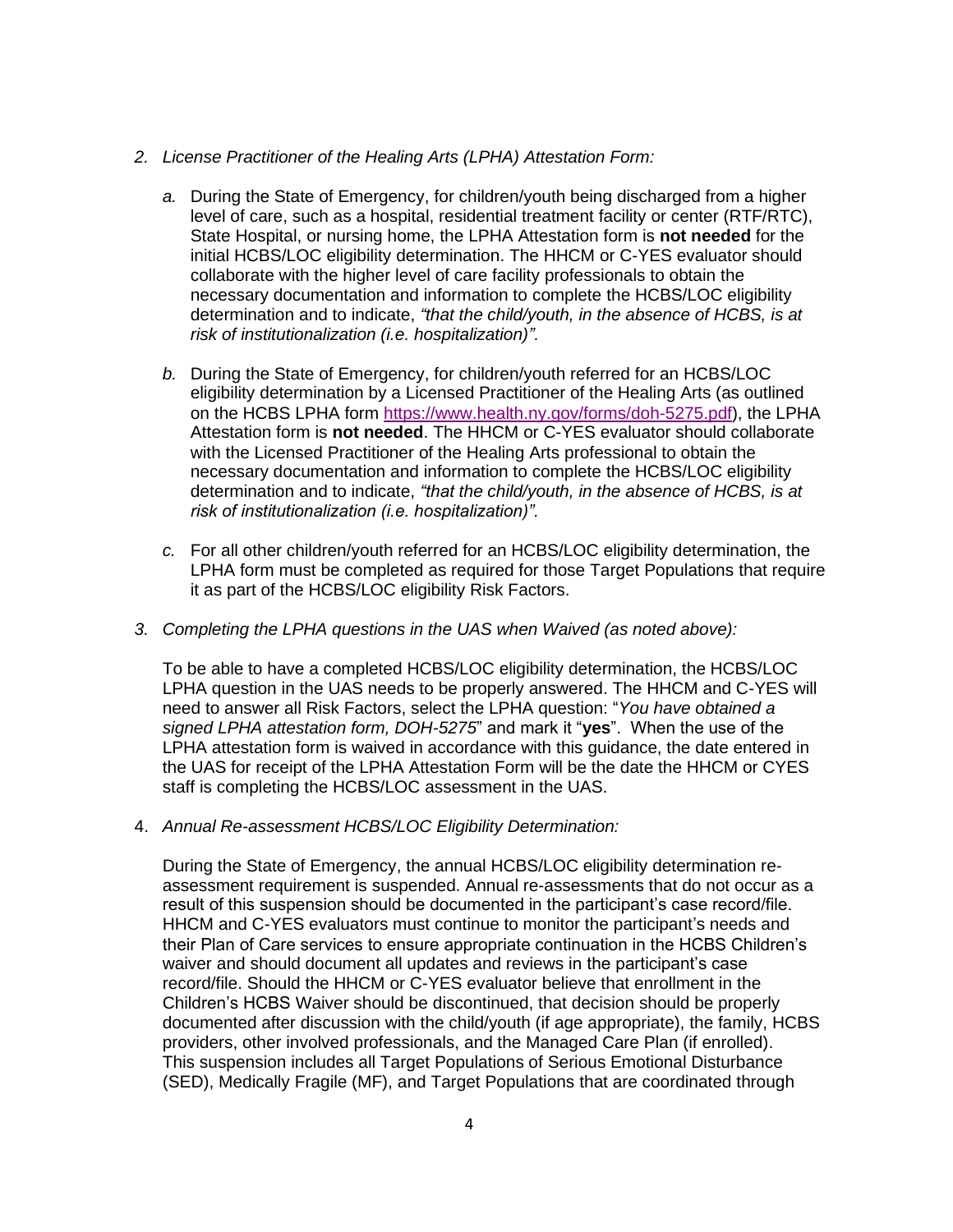OPWDD of Developmental Disabilities Medically Fragile (DD MF) and Developmental Disabilities in Foster Care (DD FSC).

 *5. Significant Life Event Re-assessment HCBS/LOC Eligibility Determination:* 

 During the State of Emergency, the requirement to complete an HCBS/LOC eligibility determination re-assessment due to a Significant Life Event is suspended.

 *Reminder:* When a child/youth enrolled in the Children's Waiver is hospitalized or placed in an HCBS restricted setting, the child/youth may remain in such setting for up to 90 consecutive calendar days while maintaining enrollment in the Children's Waiver. The Health Home and HCBS providers are unable to bill during this time. When the child/youth remains in a hospital or restricted setting for more than 90 consecutive calendar days, the child/youth must be discharged from the Children's Waiver. Should the child/youth later be discharged after 90 consecutive calendar days, they can be re- referred to the Children's Waiver, however, a new HCBS/LOC eligibility determination will be needed.

#### **Plans of Care Process and Delivery of HCBS:**

- 1. All Plans of Care and related program documents currently requiring original signatures may be executed using electronic signature consent via tablet, email, or fax. Verbal consent from the participant may be used on a temporary basis during the state of emergency. An original signature can be secured by mail or other means.
- 2. All HCBS participants must have a Plan of Care on file with an HCB Services or Health Home care management as an HCBS.
	- a. If an HCBS/LOC eligible child/youth has no need for an HCB Service **and** is only  eligible for Medicaid under a *"Family of One"* budget, if the child/youth receives Health Home Care Management in order to be maintained in the home, the child/youth qualifies for the Children's Waiver. Health Home care management may be the sole service for a *"Family of One"* child/youth to continue waiver eligibility and have access to other needed Medicaid services. Review guidance here:

[https://www.health.ny.gov/health\\_care/medicaid/redesign/behavioral\\_health/childre](https://www.health.ny.gov/health_care/medicaid/redesign/behavioral_health/children/docs/ma_elig_impact_hcbs_elig_children.pdf)  [n/docs/ma\\_elig\\_impact\\_hcbs\\_elig\\_children.pdf.](https://www.health.ny.gov/health_care/medicaid/redesign/behavioral_health/children/docs/ma_elig_impact_hcbs_elig_children.pdf)

- 3. Health Home and C-YES care managers need to continue to collaborate with HCBS providers to obtain Frequency, Scope, and Duration to update the Plans of Care.
- 4. HCBS providers can provide the monthly required HCBS through telehealth mediums when clinically appropriate, as outlined in previously issued quidance: [https://www.health.ny.gov/health\\_care/medicaid/program/medicaid\\_health\\_homes/poli](https://www.health.ny.gov/health_care/medicaid/program/medicaid_health_homes/policy/docs/covid19_guidance_childrens_1915c_waiver.pdf)  [cy/docs/covid19\\_guidance\\_childrens\\_1915c\\_waiver.pdf.](https://www.health.ny.gov/health_care/medicaid/program/medicaid_health_homes/policy/docs/covid19_guidance_childrens_1915c_waiver.pdf)
- 5. Each HCBS eligible and enrolled child/youth must receive at least one monthly Waiver service, as documented in the service plan. During the state of emergency, this monthly HCB Service requirement is waived, should the HCBS provider be unable to reach the participant/their family or if it is demonstrated that the need for services is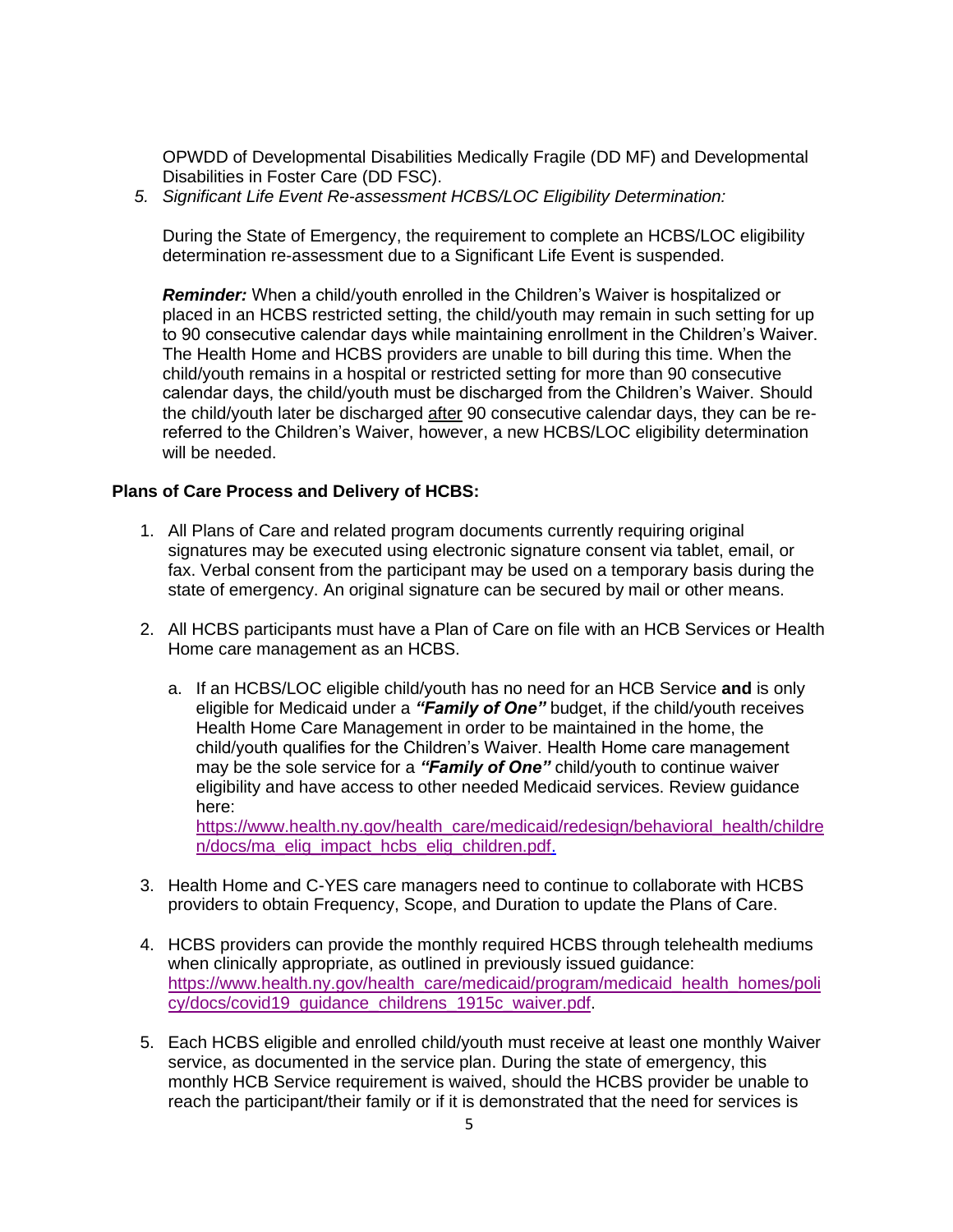less than monthly. This monthly service requirement can only be waived for two consecutive months.

 HCBS providers must collaborate with the HHCM or C-YES, as the participant requires regular monthly monitoring when an HCB Service is not provided monthly. All contacts or attempted contacts with the child/youth and family, and the method of such contact, must be documented in the case record/file.

- 6. HCBS providers must ensure that the participant's case records identify all proper documentation, inclusive of all waived regulations, policy, and or guidance, as well as if telephonic methods were utilized to meet HCBS requirements.
- 7. Health Home and C-YES care managers need to continue to collaborate with Medicaid Managed Care Plans (MMCP) and share the most up-to-date Plan of Care with the MMCP. During this time, the Health Home and C-YES care manager should coordinate contact and services for the Children's Waiver participant.
- 8. Health Home and C-YES care managers should follow the Children's Home and Community Based Services (HCBS) Plan of Care (POC) Workflow Policy [ocs/childrens\\_hcbs\\_poc\\_workflow.pdf\)](https://www.health.ny.gov/health_care/medicaid/redesign/behavioral_health/children/docs/childrens_hcbs_poc_workflow.pdf) and complete Children's HCBS Referral Form to HCBS Provider [\(https://www.health.ny.gov/health\\_care/medicaid/redesign/behavioral\\_health/children/d](https://www.health.ny.gov/health_care/medicaid/redesign/behavioral_health/children/docs/childrens_hcbs_poc_workflow.pdf)  (https://www.health.ny.gov/health\_care/medicaid/redesign/behavioral\_health/children/d [ocs/childrens\\_hcbs\\_referral\\_hcbs\\_provider\\_fillable.pdf\)](https://www.health.ny.gov/health_care/medicaid/redesign/behavioral_health/children/docs/childrens_hcbs_referral_hcbs_provider_fillable.pdf), when new HCBS needs are identified.
- 9. For children/youth enrolled in a MMCP, once the referred HCBS provider has determined Frequency, Scope, and Duration for the service, the HCBS provider should send the completed Children's HCBS Authorization and Care Manager Notification Form the MMCP as per the [Children's Home and](https://www.health.ny.gov/health_care/medicaid/redesign/behavioral_health/children/docs/childrens_hcbs_poc_workflow.pdf) Community Based Services (HCBS) [Plan of Care \(POC\) Workflow Policy.](https://www.health.ny.gov/health_care/medicaid/redesign/behavioral_health/children/docs/childrens_hcbs_poc_workflow.pdf) Upon authorization of continued services, MMCPs should consider a concurrent review schedule commiserate with the Frequency, Scope and Duration requested, so as to minimize the potential for service disruption due to a delay in administrative processes during the state of emergency.
- 10. Effective immediately, plan of care reviews and team meetings according to continue to make timely and appropriate contact with the HCBS participants, family, and involved providers to ensure the Plan of Care documentation is up-to-date and established timeframes are waived. Health Home and C-YES care managers should current, [utilizing telephonic methods, as appropriate.](https://health.ny.gov/health_care/medicaid/covid19/docs/2020-03-19_guide_hhsa_hhsc.pdf)

 While some requirements are being adjusted or waived during this time of emergency to allow for maximum flexibility, it is the responsibility of providers to make all efforts to utilize telephonic and telehealth methods to ensure regular contacts with their participants, and the ongoing continuation of services, to the best of their ability.

#### **Instructions for Provider Personnel Who are at Risk of Being a PUI**